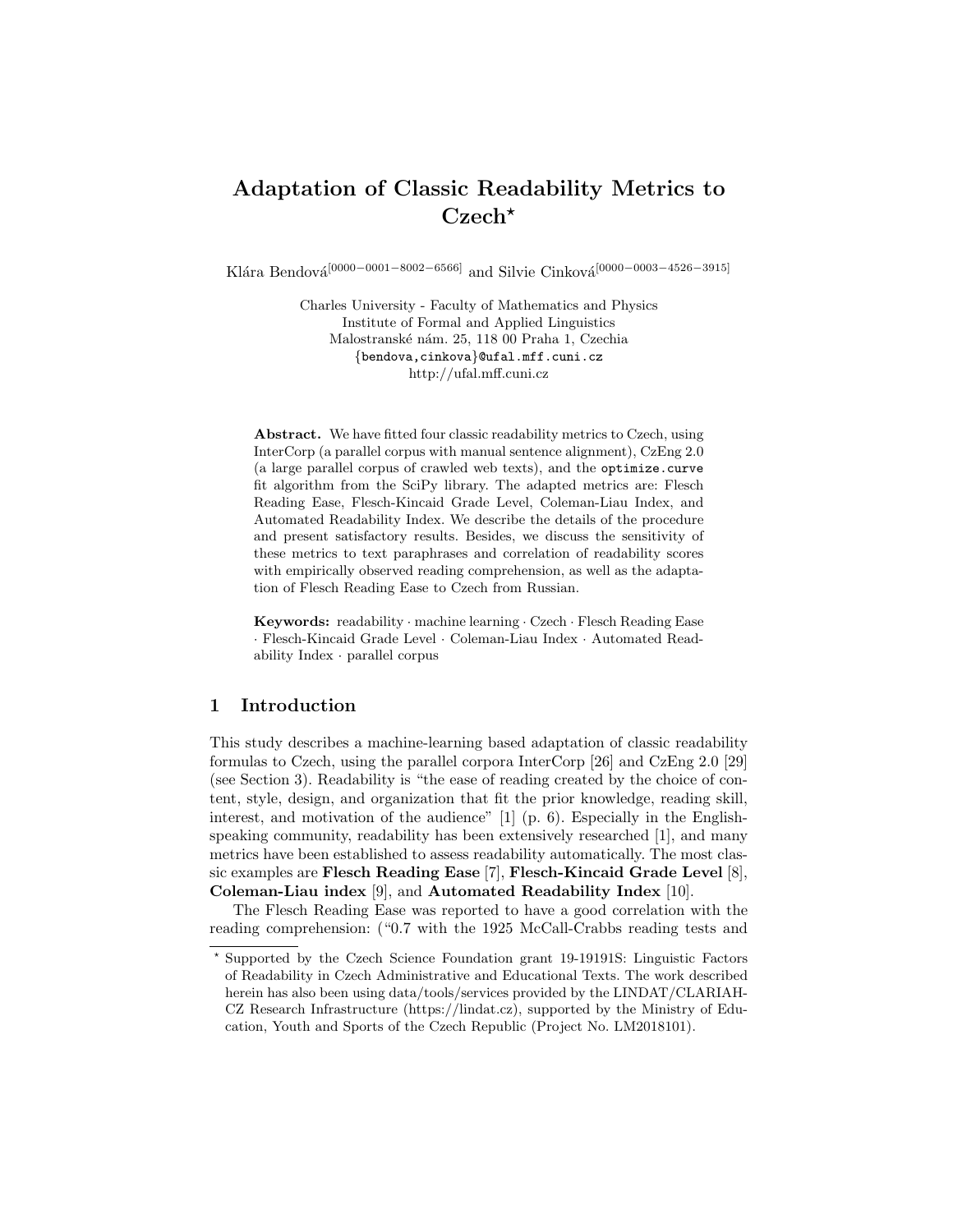0.64 with the 1950 version of the same tests" [1], p. 58). At the time of its origin, it was known among publishers to increase readership by 40 to 60 per cent [1], p. 58.

The classic metrics certainly do not seem to contain any language-specific features, since they consider mainly word length (in characters or syllables) and sentence length (in tokens). However, the distributions of these lengths are language-specific, and so are syllable definitions. To keep the score scales comparable across languages, the function parameters must be tailored to each language individually.

Although neural-network based readability formulas are emerging [2, 4], these traditional metrics are still widely used in professional writing as well as in language teaching and assessment [3, 5]. They are even integrated in the reviewing functionalities of MS Word and Office Libre. Therefore we find it appropriate to provide their Czech adaptations as long as the traditional formulas have not been generally replaced by other readability assessment methods.

The paper is structured as follows: first we give a brief overview of the selection of the metrics we have adapted (Section 2), leaving aside more linguistically informed metrics such as Coh-Metrix [6] as well as the neural-network based approaches. Then we describe the data sets we used for the actual adaptation and a correlation measurement of these adapted metrics with reading comprehension (individual subsections of Section 3). Then we explain the adaptation method (Section 4), and eventually we report and discuss the results of the adaptation as well as the correlation of the adapted readability formulas with reading comprehension (Sections 5 and 6).

# 2 Related Work

#### 2.1 Readability Metrics

Flesch Reading Ease. The Flesch Reading Ease scales between 0 (most difficult) and 100 (easiest). The easiest level approximately corresponds to four school years of education, whereas texts below 30 require reading skills at the level of a college-graduate. The formula considers the mean of syllables per token and the mean of tokens per sentence. The scale is interpreted as follows from Tab. 1.  $ReadingEase = 206.935 - 1.015(Tokens/Sentences) - 84.6(Syllables/Tokens)$ 

Flesch-Kincaid Grade Level. The Flesch-Kincaid Grade Level is derived from the Flesch Reading Ease. It is simplified and converted to grade level (according to the U. S. education system) – roughly as years of education (0-15), considering the same variables as the Flesch Reading Ease:

 $GradeLevel = 0.39(Tokens/Sentences) + 11.8(Syllables/Tokens) - 15.59$ 

Automated Readability Index. The Automated Readability Index renders readability as the U. S. grade level (years of education), considering the number of tokens per sentence and the number of characters per token. The advantage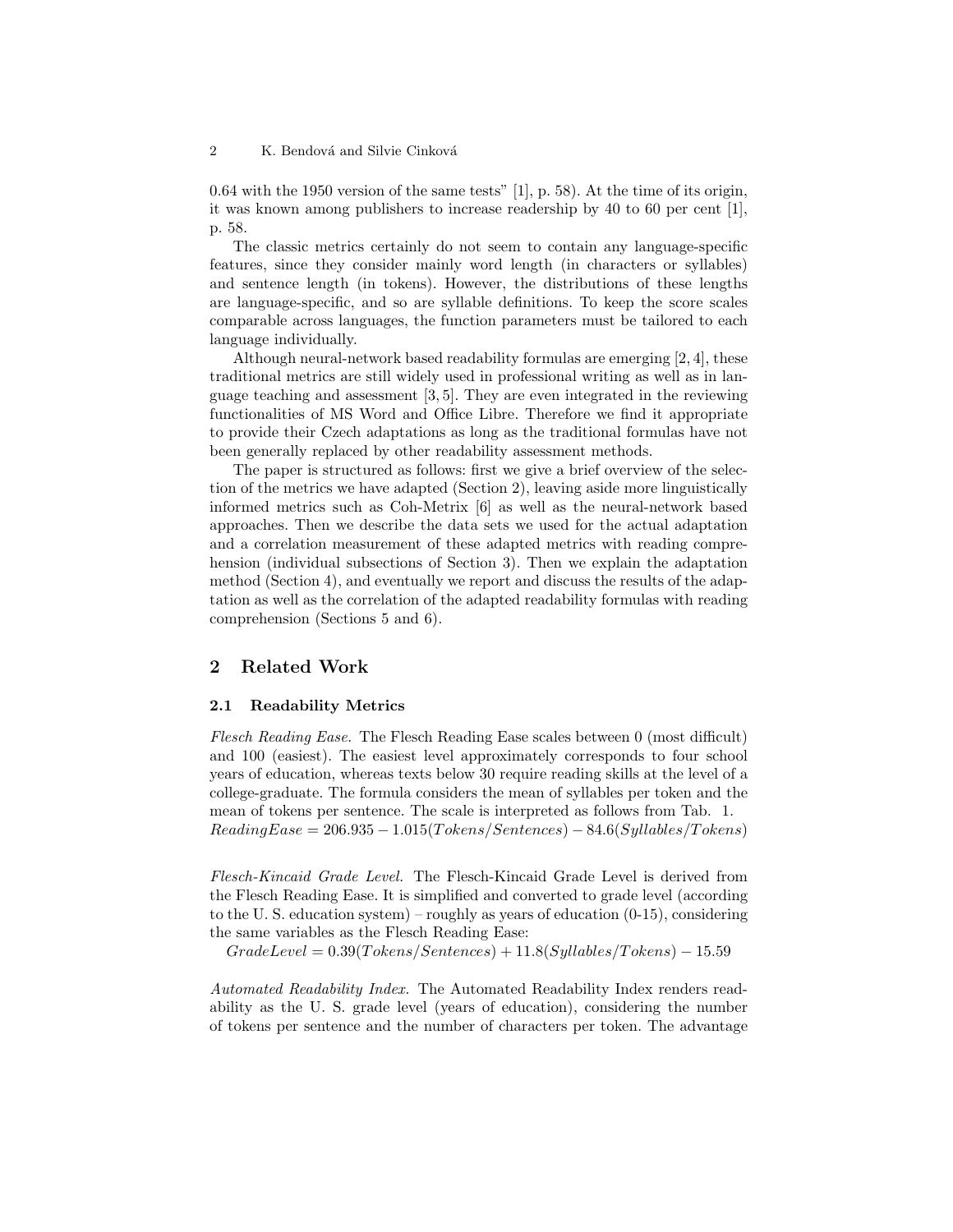|             |                                  | Reading Ease Score Style Description Estimated Reading Grade |
|-------------|----------------------------------|--------------------------------------------------------------|
| $ 0 - 30 $  | Very difficult                   | College graduate                                             |
| $ 30 - 50 $ | Difficult                        | 13th to 16th grade                                           |
| $ 50 - 60 $ | Fairly Difficult                 | 10th to 12 grade                                             |
| $ 60 - 70$  | $\left \mathrm{Standard}\right $ | 8th to 9th grade                                             |
| $ 70 - 80$  | Fairly Easy                      | 7 <sup>th</sup> grade                                        |
| $ 80 - 90 $ | Easy                             | 6th grade                                                    |
| $ 90 - 100$ | Very Easy                        | 5th grade                                                    |
|             |                                  |                                                              |

Table 1. Scale of the Flesch Reading Ease [7]

of this formula over those considering syllables is that tokens are more easily retrieved (OCR suffices to gain the entire input to this formula).

 $GradeLevel = 0.5(Tokens/Sentences) + 4.71(Charles/Tokens) - 21.43$ 

Coleman-Liau Index. The Coleman-Liau Index also approximates the U. S. grade level (years of education) by considering the mean number of characters per 100 tokens and the mean number of tokens per 100 sentences.

 $GradeLevel = 0.0588 (Characters/Tokens \times 100) - 0.296 (Sentences/Tokens \times 100)$  $100$ )  $- 15.8$ 

### 2.2 Language-Specific Adaptations of Readability Metrics

 $\text{Šlerka}$  and Smolík [11] tentatively applied several readability metrics (among them Flesch Reading Ease, Flesch-Kincaid Grade Level, and Automated Readability Index) to selected Czech texts with assumed readability differences (textbooks and reference books for different Czech grade levels and a selection of prose by Karel Capek, spanning childrens' books, press columns, short stories, and novels. Slerka and Smolík demonstrated that the selected metrics were yielding sensible information even without any adaptation to Czech: their ranking of the texts corresponded to the researchers' assumptions, although, as expected, the scores were clearly on different scales. For instance, the Flesch Reading Ease considers even simple Czech texts extremely difficult. Even mainstream press prose often sinks under zero (the English scale spanning 0-100).

So far, the formula most adapted to other languages has been the Flesch Reading Ease [12]: Italian, French (cf. also [13–16]), Spanish, German (cf. [17]), Russian ([18, 19, 22]), Danish, Bangla and Hindi [23], and Japanese.

## 3 Data

To adapt the originally English readability metrics, we used two types of parallel English-Czech corpora (see Tab. 2) and their combinations:

- 1. InterCorp;
- 2. CzEng 2.0.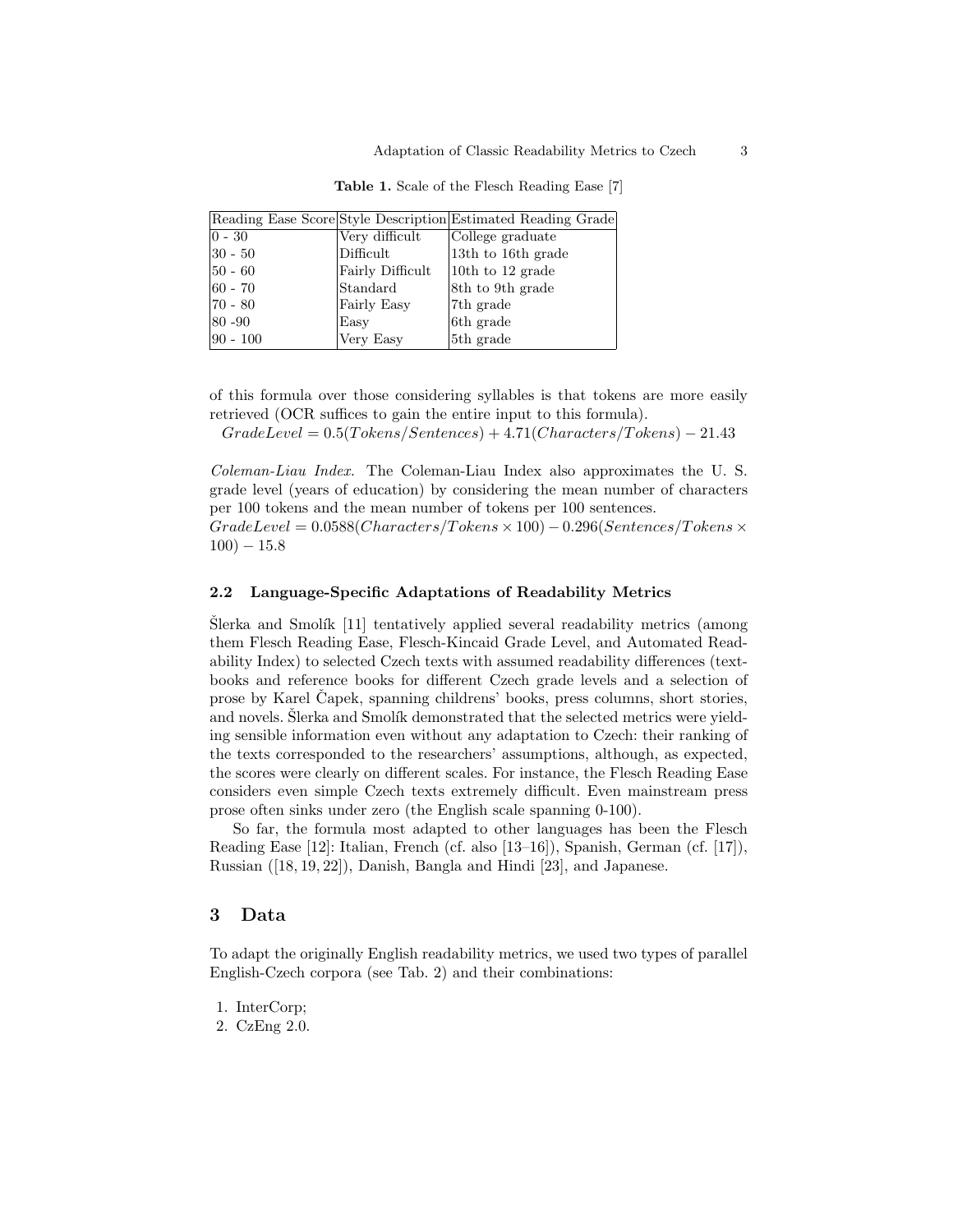The former is a high-quality, but smaller, linguistic resource entirely consisting of manually translated and manually sentence-aligned digitized texts originally published in print; the latter is a huge text bulk acquired by web-crawling, with an unspecific portion of texts translated automatically, and a completely automatic alignment.

We were also interested in the correlation between the Czech formula and measured reading comprehension. For this experiment, we used the LiFR data set of Czech paraphrased administrative texts.

InterCorp InterCorp is an entirely manually translated parallel corpus [26, 27], manually sentence-aligned, with Czech as the pivot language (foreign languages are never directly aligned with each other, but over Czech). The Czech texts occur as original texts as well as translations. Among foreign texts, originals or translations from Czech were preferred during the acquisition, but translations from other languages are present as well. The corpus primarily comprises fiction, but also non-fiction and legal texts from the multilingual official production of the EU bodies. The Czech-English pair contains 348 texts totalling to 2,364,684 sentences or 33,190,659 tokens in the English counterpart. To augment the data, we split the texts into 100-sentence chunks, totalling to 19,722 samples. Before the sampling, we filtered out 1:n and n:1 aligned sentences, keeping only the 1:1 aligned sentences.

CzEng 2.0 CzEng 2.0 [29] is a large Czech-English corpus of texts harvested on the web, primarily used for shared translation tasks. It contains several sections of news texts: a Czech monolingual corpus with a machine-translated English counterpart and an English monolingual corpus with a machine-translated Czech counterpart. Besides, there is a corpus of web-crawled parallel texts, for which there is no guarantee that they are human-translated, but most of them are probably at least post-edited by a human. The translation direction is never indicated. All CzEng 2.0 corpora are automatically sentence-aligned.

For our experiments we used random samples of CzEng 2.0 documents, sometimes in combination with the InterCorp data (see Tab. 2).

| Name                         | Size in texts Description |                                                          |
|------------------------------|---------------------------|----------------------------------------------------------|
| InterCorp                    | 19,722                    | manual translation, both directions                      |
| csnewsCS small               | 1,997                     | Czech origin, automatically translated                   |
| csnewsEN small               | 1,997                     | English origin, automatically translated                 |
| $c$ snewsBOTH small $ 3,996$ |                           | $ {\rm csnewsCS \ small} + {\rm csnewsEN \ small}$       |
| $ ALL \text{ small}$         | 23,718                    | $ {\rm csnews}$ BOTH small + InterCorp                   |
| csnewsCS big                 | 20,905                    | Czech origin, automatically translated                   |
| csnews EN big                | 20,905                    | English origin, automatically translated                 |
| $c$ snews $BOTH$ big         | 41,810                    | $\cos\cos\cos\theta$ is $\sin\cos\theta$ is $\sin\theta$ |
| ALL big                      | 61,532                    | $\cos\theta$ CSDCTH big + InterCorp                      |

Table 2. List of used datasets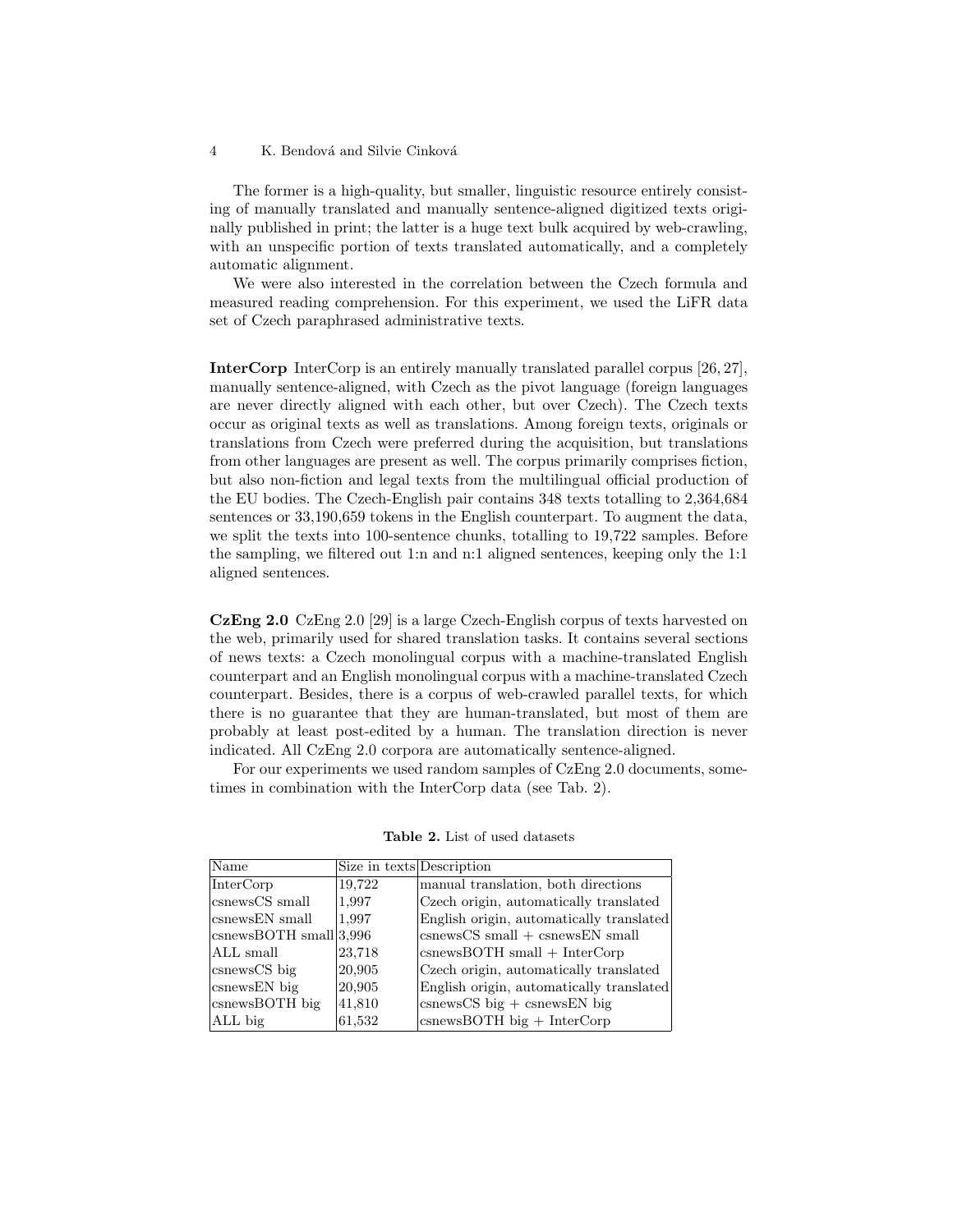LIFR LIFR is a corpus of paraphrased administrative and legal texts with reading comprehension measured on readers across age groups and education levels [32]. LiFR comprises 300-500 token documents on six topics: a contract, house rules, two court decisions and two ombudsman's reports. Each topic is represented by three different text versions: an original ("legalese") and two paraphrases. The paraphrases were written by two domain experts instructed to make the original texts maximally comprehensible but preserve all information.

To compare the writing styles of the experts, a reading-comprehension test was designed and administered for each topic (the original and the two paraphrases); i.e. each triple of texts. Each test consisted of multiple-choice as well as open questions. Each text was read by 30-60 readers, with no reader seeing different versions of the same topic. Their success was recorded as the proportion of correct choices. The resulting score for each text was computed as the mean success of all readers in all questions. Therefore, the comprehension scale spans 0-1 (the y-axis in the plot in Figs. 1 and 2).

## 3.1 Pre-processing

The data of both corpora (InterCorp [26] and CzEng 2.0 [29]) came already split to sentences. InterCorp was also tokenized, while CzEng 2.0 was not. We tokenized it with UDPipe [28].

Besides token and sentence counts, the readability formulas require syllable and character counts. Hence, before fitting the functions, we also had to extract syllable and character counts for each token in the texts in a separate step.

Character counts. The Coleman-Liau and ARI consider the token length in characters, originally conceived as typewriter strokes. Their numbers were retrieved by the len function in Python, with no respect to the mapping of characters to phonemes. Hence, e.g., the Czech phoneme "ch" counted as two characters.

Syllable counts for Czech. The phonotactic rules as well as phoneme distributions are language specific. The syllable-counting scripts for Czech were based on a syllable-counting script by David Lukes from the Institute of the Czech National Corpus, which considers the pitch (a vowel, diphthong, or a syllabic consonant), rather than syllable boundaries. Compared to using the PyHyphen library [25], the rule-based script was giving better results in manual sample checks.

Syllable counts for English. The English script also focuses on the syllable pitch represented by a vowel or a diphthong approximated by rules for the written language, especially with respect to vowel sequences (so, e. g., the word employee and its derivations is perceived as having three syllables, while eyeing as having two syllables.)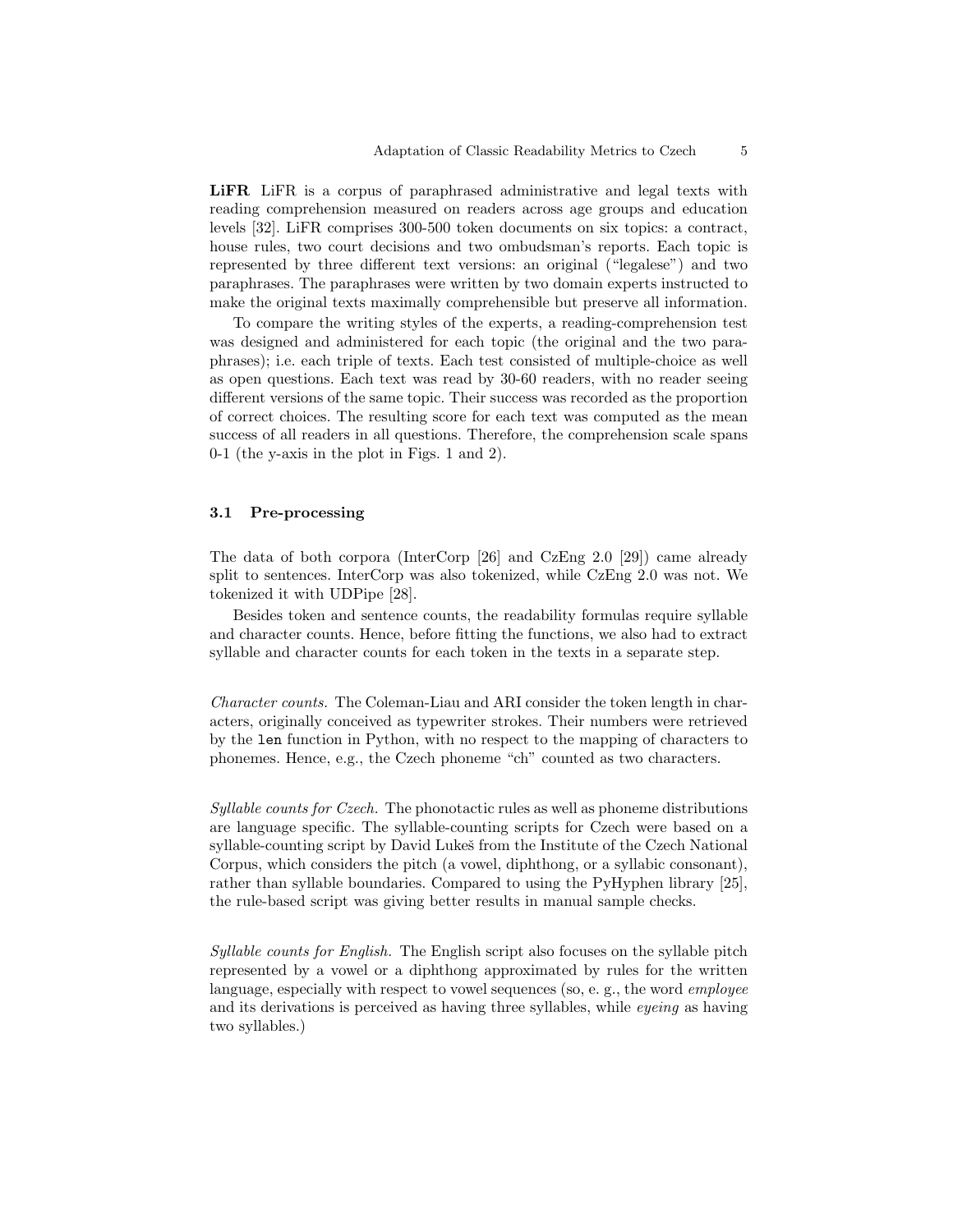# 4 Method

#### 4.1 Determining language-specific function parameters

Each of the selected readability metrics is a function. Given an English-Czech parallel corpus, we assume that the translations (in either direction) preserve roughly the same readability as the originals.

To test this assumption, we computed the Flesch Reading Ease with the original English formula on the English as well as Czech documents and measured Pearson's product moment correlation between the corresponding language counterparts. The Czech scores strongly correlated with the English scores. As expected, the correlation was highest on the manual translations in InterCorp  $(0.9, p-value < 2.2e^{-16}, 95\%$  conf. interval 0.897-0.902). On the unspecified mix of manually and machine-translated texts in CzEng, the correlation was 0.84 (p-value  $\langle 2.2^{e-16}, 95\% \text{ conf. int. } 0.823 - 0.849 \rangle$  between Czech originals and English translations and 0.79 ( $p-value < 2.2e^{-16}$ , 95% conf. int. 0.769-0.802) between English originals and Czech translations. That proves our assumption that the readability of translated texts is comparable to their originals, and therefore we can fit the function parameters for the parallel Czech texts to obtain the Czech scores as similar to the corresponding English scores as possible. The error permitting, this will make the adapted Czech readability scores interpretable on the same scale as the original English scores.

To determine the Czech-specific parameters to replace the original Englishspecific parameters in the English FRE function, we have used the non-linear optimize.curve fit algorithm from the SciPy library [24].

## 5 Results

We evaluated the fits by RMSE (Root Means Square Error). Tab 3 shows the values of RMSE (Root Means Square Error) of the individual metrics trained on the individual datasets, as they were evaluated on 15% of each dataset. The first table row indicates the scale on which the function values can lie. The best results were obtained by fitting the metrics functions on InterCorp.

The grade levels would typically span 6 - 18 years of human age, corresponding to years spent in the education system, but the scale is not rigid (we observe values between  $-5$  (sic!) and 20). At the first glance, the most realistic grade-level range is presented by the Flesch-Kincaid Grade Level, whose minimum values lie, for our Czech as well as English texts, around the kindergarten age, and the maximum at nineteen years of age (corresponding to college studies). The Automated Readability Index (ARI) reaches even below the infant age, and so does, even more, the Coleman-Liau index. The Coleman-Liau index appears to be less sensitive, using a shorter range than ARI and Flesch-Kincaid. All RMSEs are quite small, given the range of the scales (see also Tab. 3): below one year in all metrics on the Grade Level scale and 4.6 on the 0-100 scale.

These are the resulting adaptation of the four classic readability metrics to Czech: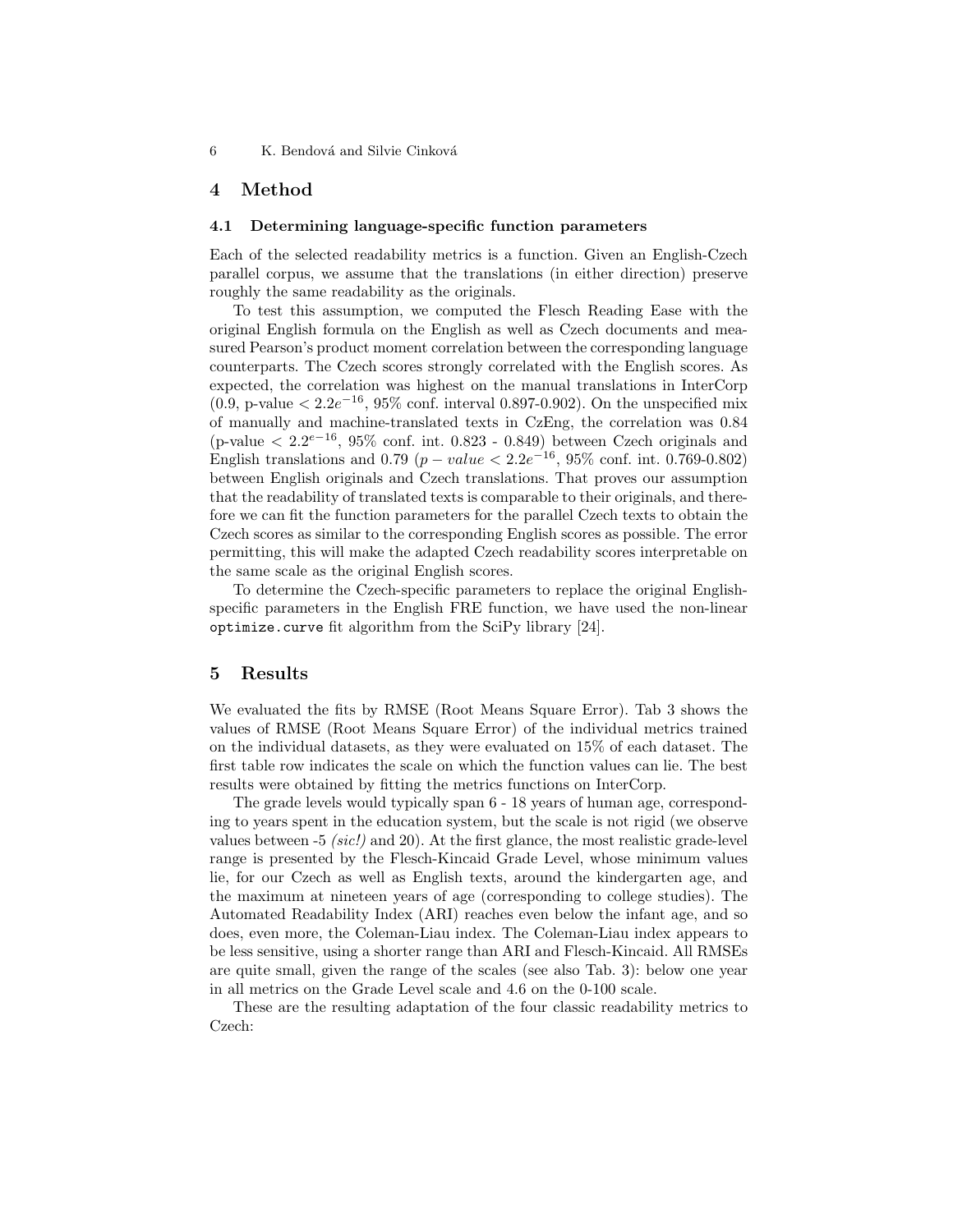| Dataset                                      |           | Flesch Read- Flesch-Kincaid | Coleman-Liau    | ARI      |
|----------------------------------------------|-----------|-----------------------------|-----------------|----------|
|                                              | ing Ease  | Grade Level                 | Index           |          |
| Scale                                        | $0 - 100$ | $1 - 15$                    | $1 - 15$        | $1 - 15$ |
| InterCorp                                    | 4.639     | 0.755                       | 0.697           | 0.734    |
| csnewsCS small                               | 8.705     | 1.527                       | 1.449           | 1.626    |
| csnewsEN small                               | 9.115     | 1.527                       | 1.436           | 1.801    |
| $\cos$ newsBOTH small $\left  8.775 \right $ |           | 1.449                       | 1.249           | 1.821    |
| ALL small                                    | 5.673     | 0.982                       | $ 0.840\rangle$ | 0.976    |
| csnewsCS big                                 | 8.825     | 1.727                       | 1.370           | 1.820    |
| csnews EN big                                | 9.988     | 1.829                       | 1.369           | 2.032    |
| csnewsBOTH big                               | 9.791     | 1.753                       | 1.437           | 1.874    |
| ALL big                                      | 8.489     | 1.652                       | 1.208           | 1.798    |

Table 3. Root Means Square Errors for datasets

Flesch Reading Ease  $= 206.935 - 1.672 \times Tokes/Sentences - 62.18 \times Syllables/Tokes$ 

Flesch-Kincaid Grade Level  $= 0.52 \times Tokes/Sentences + 9.133 \times Syllables/Tokes - 16.393$ 

Coleman-Liau Index

 $= 0.047 \times Charactors / Tokes \times 100 - 0.286 \times Sentences / Tokes \times 100 - 12.9$ 

Automated Readability Index

 $= 3.666 \times Tokes/Sentences + 0.631 \times Characteristics/Tokes - 19.491.$ 

To examine the association between the readability formulas and reading comprehension, we computed the scores (FRE, Flesch-Kincaid, Coleman-Liau, and ARI) for each text from the LiFR corpus. Figures 1 and 2 illustrate the results. Fig. 1 shows the Flesch Reading Ease scores on the x-axis and the reading comprehension scores on the y-axis. The plot is divided into three facets representing the three different text versions. Fig. 2 renders the scores of the other three formulas, which are supposed to span approximately the same scale (the U.S. grade levels).

We measured the correlation (Pearson product moment) of the reading comprehension with the individual readability scores for the entire text collection. The effects were heavily statistically insignificant (most p-values above 0.3), and the estimated effects were anyway extremely weak (mostly below 0.2). Therefore we can report no correlation of readability scores and reading comprehension on this data.

# 6 Discussion

The results were always better when trained on InterCorp than on different samples of CzEng 2.0. Surprisingly, more data (InterCorp combined with CzEng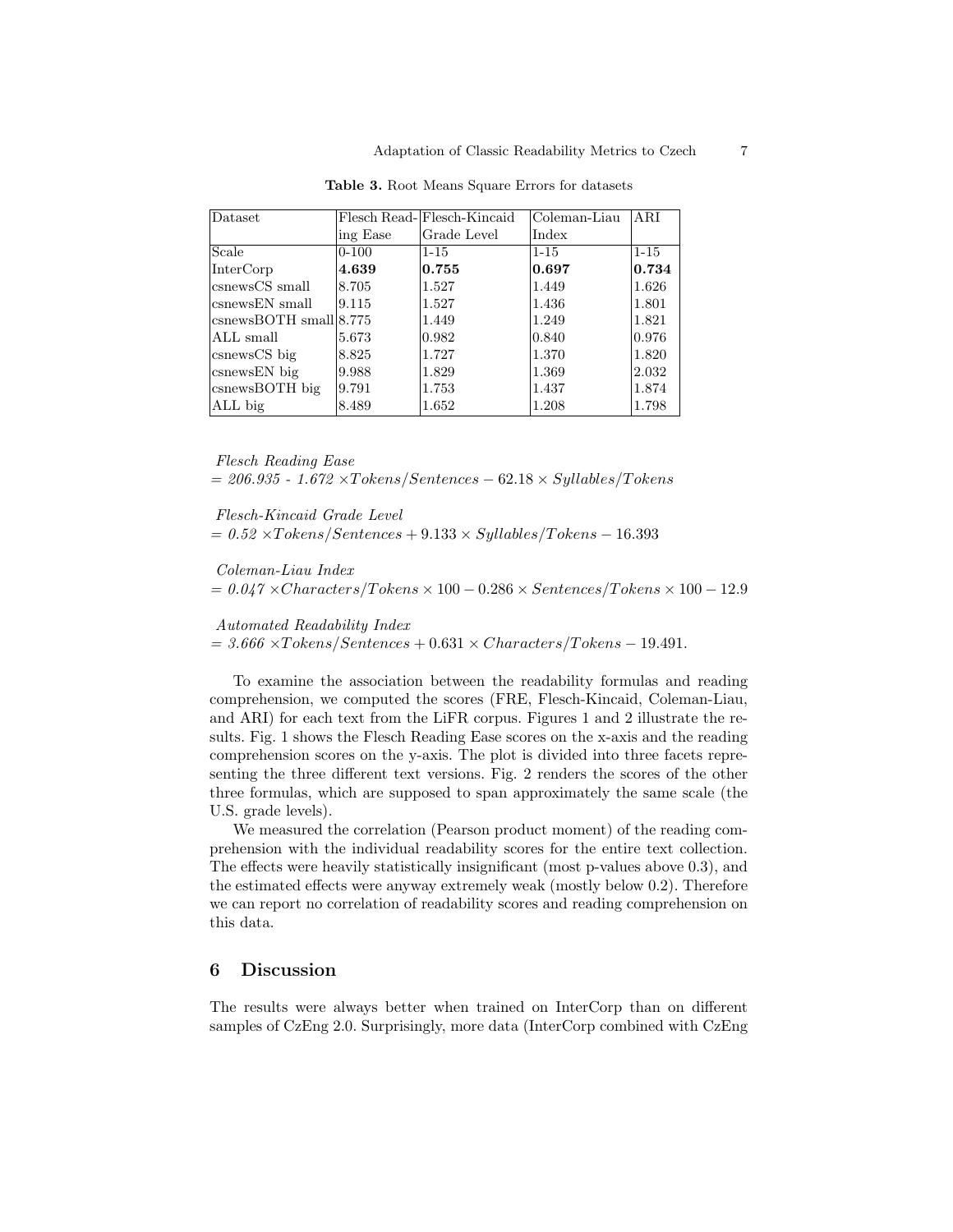

Fig. 1. Average reading comprehension by Flesch Reading Ease in different document versions by different authors.

2.0) were increasing the RMSE. We speculate that it is because the CzEng 2.0 data is on the one hand very noisy, but on the other hand it covers only one genre – news, which is not diverse enough to cover the entire scale. Besides, even high-quality machine-translated texts can differ from human-translated texts in ways that are not obvious to human readers but can affect readability scores.

In general, some noise is inevitable even when working with human-translated texts, as in the case of InterCorp. InterCorp primarily contains fiction, scholarly texts, and popular non-fiction. In all these genres, the translator primarily aims at the equivalence of content, cultural connotations, and possibly equivalence of the emotional response of the reader. Especially in artistic texts, structural equivalence is neither a necessary nor a sufficient condition for the translation to be perceived as optimal.

We were surprised by the Coleman-Liau Index and ARI reaching below zero also in their English version. However, these texts were indeed unnaturally simple. Most of them were dialog passages from dramas by V. Havel (Audience, Largo Desolato, Garden Party), which are known for their laconicism.

Knowing that the Flesch Reading Ease had many international adaptations, we experimented with the Russian Flesch Reading Ease formula by Oborneva [19]. Oborneva based her calculations on the difference in the number of syllables in Russian and English words, drawing on Slovar russkogo yazyka pod redaktsyey Ozhegova (39,174 words) [20] and Muller English-Russian dictionary (41,977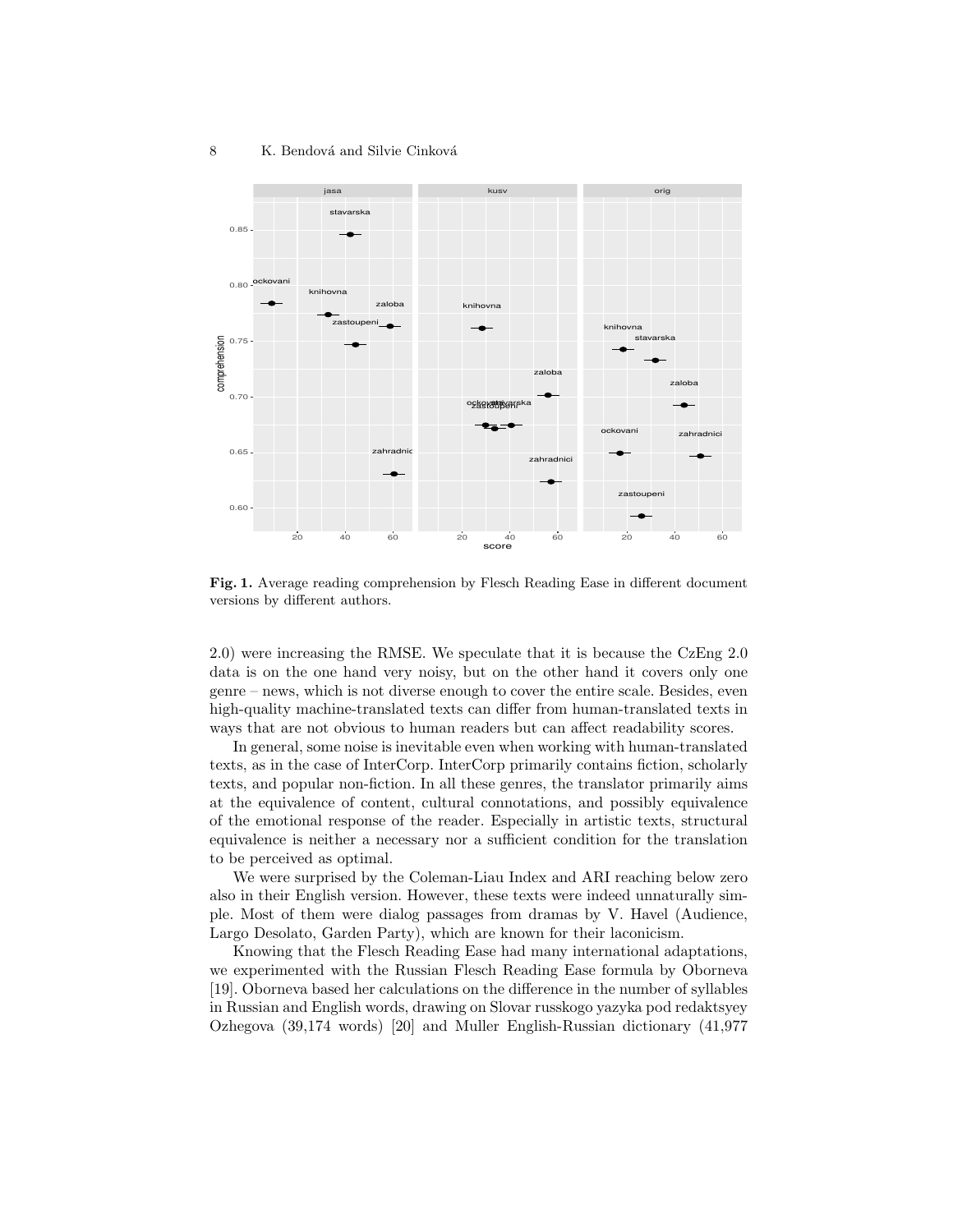

Fig. 2. Average reading comprehension by Flesch-Kincaid Grade Level, Coleman-Liau Index, and Automated Readability Index in different document versions by different authors. A thin white path connects the different scores for each text.

words) [21]. In addition, she analyzed six million words of parallel Russian-English literary texts. We used the Czech-Russian language pair in InterCorp, fitting the Russian formula to Czech counterparts of Russian texts.

Oborneva's original formula had the following parameters:

 $FRE(Ru) = 206.835 - 1.3(Tokens/Sentences) - 60.1(Syllables/Tokens).$ The adapted formula for Czech had the following parameters:

 $FRE(CsRu) = 206.835-1.388(Tokens/Sentences) - 65.09(Syllables/Tokens).$ 

And the adapted formula for Czech from English had the following parameters:

 $FRE(CsEn) = 206.935 - 1.672(Tokens/Sentences) - 62.18(Syllables/Tokens)$ 

The constant was always fixed, so the fitting algorithm was only working with the coefficients.

The RMSE of the Czech formula adapted from Russian outperformed the one fitted on English (4.639 vs. 3.748) [34]. However, when applied to the CzEng 2.0. data, the RMSE was slightly higher than the one of the English-fitted formula. This suggests that the formula adapted from Russian be overfitted to InterCorp.

To examine the difference between the two FRE adaptations, we measured their correlation (Pearson's product moment) on the CzEng 2.0 Czech originals, CzEng 2.0 Czech translations, and the Czech InterCorp text samples, respectively, obtaining extremely high positive and highly significant correlations: 0.996, 0.994, 0.994 with 95% confidence intervals within 0.005.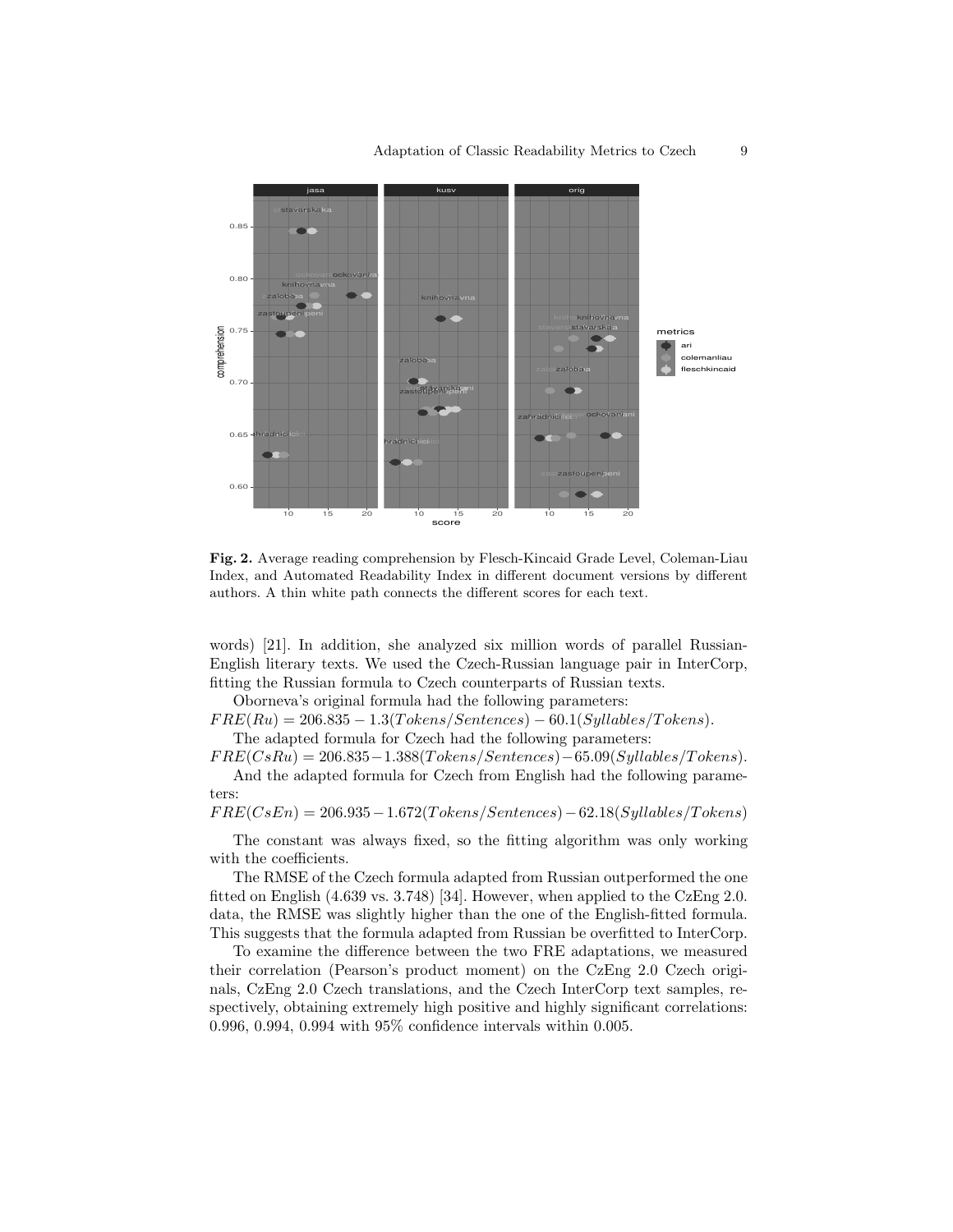We also performed the pairwise t-test. The means of the differences between scores given by the FRE adaptation from English and those given by the FRE adaptation from Russian were 1.89 (95% conf. int. 1.834-1.95), 0.88 (95% conf. int. 0.8-0.97), and 2.63 (95% conf. int. 2.62-2.65), respectively. All the differences were highly significant, which is not surprising, considering the high number of observations in each case. However, given that the RMSE of both adaptations are higher than the mean differences in the values they return, we conclude that this difference can be neglected.

Concerning the undetected correlation between the readability formulas and the reading comprehension in the LiFR corpus, the most likely reason is that the texts and their paraphrases were controlled for identical content. In legal texts this means a significant vocabulary overlap due to terminology and multi-word names of institutions, full personal names, etc. This constrains the variability of token length, which is a crucial distinction criterion for all discussed readability metrics.

On the other hand, we could clearly observe that one author (see Fig. 1 and Fig. 2, "jasa"), clearly wrote more comprehensible texts than the others. However, these texts were not significantly simpler in terms of readability scores.

Also, most texts were lying between 30 and 50 points on the FRE scale, or 10 and 15 on the Grade Level scales, which is quite a narrow concentration. Although the RMSEs were quite low with their positions below 5 and 1, respectively, it can still have been too much with such a homogeneous data, and possible interesting differences may have been blurred by the RMSEs.

Last but not least, not even the differences in comprehension were particularly big between two of the three authors. The distributions of the comprehension values and the readability scores suggest that "jasa" must have had a writing strategy independent of length of sentences and words.

This observation is in accordance with DuBay, p. 116: "'Don't write to the formula', because it is too easy to neglect the other aspects of good writing. Readers need the active voice, action verbs, clear organization and navigation cues, illustrations and captions [...]. More than anything else, they need texts that create and sustain interest."[1].

On the other hand, we could at least see that the metrics were largely consistent with each other (the Flesch Reading Ease scale is reverted with respect to the others: the higher the score, the easier the text whereas the other approximately translate to "this many years at school this text takes to comprehend").

# 7 Conclusion

We have adapted the following four classic readability formulas to Czech: Flesch Reading Ease, Flesch-Kincaid Grade Level, Coleman-Liau Index, and Automatic Readability Index, based on three available English-Czech parallel data sets, using a generic curve-fitting algorithm. The adaptations reached good RMSEs below one grade level on the interpretation scales (cf. Tab. 3). Despite historical records on a strong correlation between FRE and reading comprehension, we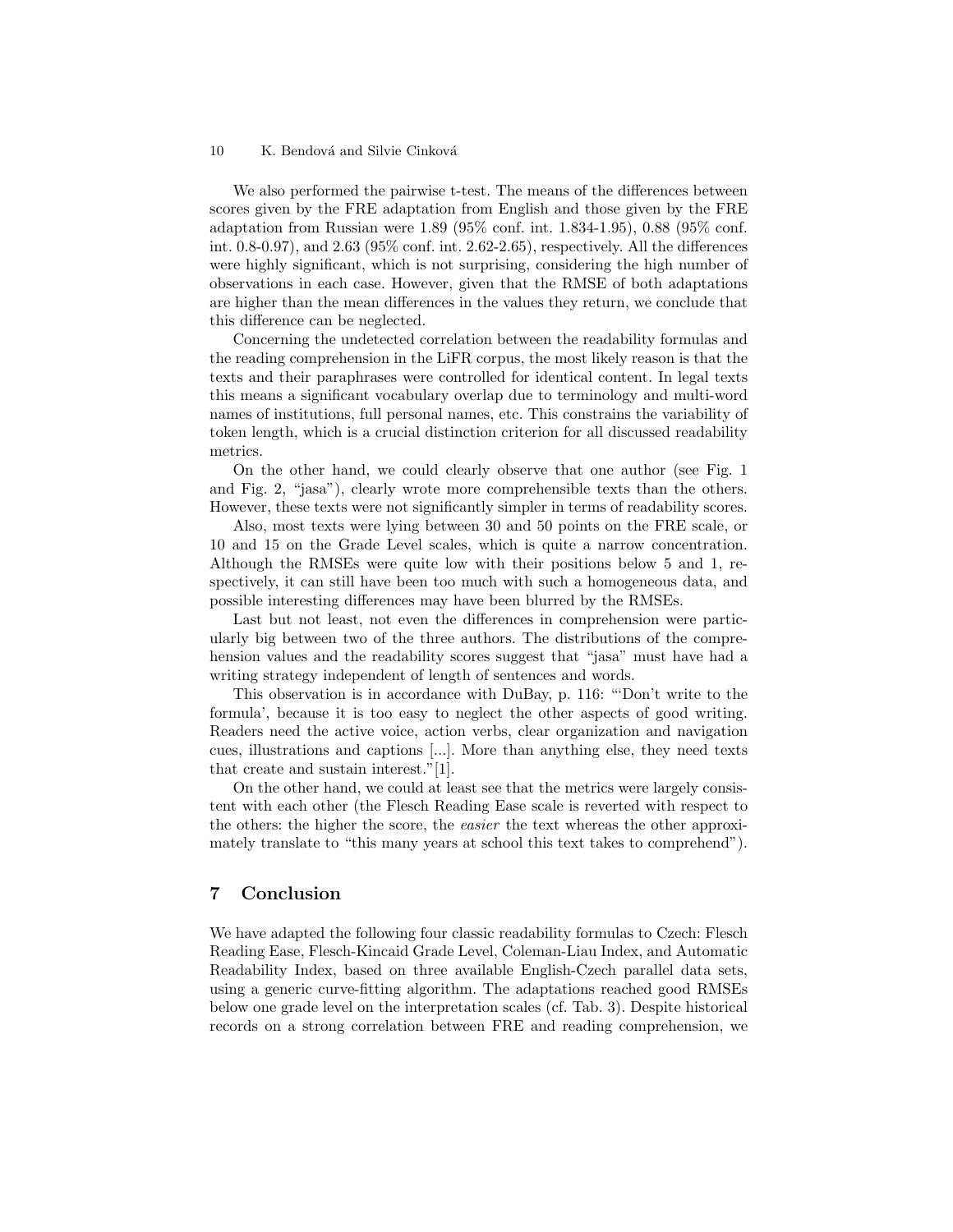were not able to detect it on the Czech data with reading comprehension that we had at our disposal.

We will offer these and several more Czech-adapted metrics for incorporation into existing publicly available readability evaluation platforms where Czech is present, such as CTAP and EVALD [33, 5]. In the future, we intend to provide Czech adaptations of other classic readability formulas (e.g. SMOG [35]), especially those considering vocabulary (e.g. the Dale-Chall formula [30]) as a substantial readability feature [36, 37], using the language profiles for Czech as a foreign language.

# References

- 1. DuBay, W.: Smart Language. Readers, Readability, and the Grading of Text. Impact Information, Costa Mesa, California (2007).
- 2. Deutsch, T. et al.: Linguistic Features for Readability Assessment. Proceedings of the Fifteenth Workshop on Innovative Use of NLP for Building Educational Applications. Association for Computational Linguistics. Seattle, WA, USA. pp. 1-17 (2020).
- 3. Batinić, D. et al.: Creating an extensible, levelled study corpus of Russian. In: Proceedings of the 13th Conference on Natural Language Processing (KONVENS) Bochum, Germany September. Ruhr-Universität, Bochum. pp. 38-43 (2017).
- 4. Azpiazu, I. M., Pera, M. S. Multiattentive Recurrent Neural Network Architecture for Multilingual Readability Assessment. Transactions of the Association for Computational Linguistics, 7, pp. 421–436 (2019).
- 5. Rysová, K. et al.: Introducing EVALD Software Applications for Automatic Evaluation of Discourse in Czech. In: RANLP Proceedings. pp. 634–641 , Bulgaria (2017).
- 6. McNamara, D.S. et al.: Automated Evaluation of Text and Discourse with Coh-Metrix. Cambridge University Press, Cambridge, UK (2014).
- 7. Flesch, R. The art of readable writing. 2nd ed. Harper, New York (1974).
- 8. Kincaid, J.P. et al.: Derivation of New Readability Formulas (Automated Readability Index, Fog Count and Flesch Reading Ease Formula) for Navy Enlisted Personnel. Defense Technical Information Center (1975).
- 9. Coleman, M., Liau, T. L.: A computer readability formula designed for machine scoring. Journal of Applied Psychology. 60, pp. 283–284 (1975).
- 10. Senter, R.J., Smith, E.A.: Automated Readability Index. Amrl-Tr. Aerospace Medical Research Laboratories (U.s.)., Wright-Patterson Air Force Base (1967).
- 11. Slerka, J., Smolík, F.: Automatická měřítka čitelnosti pro česky psané texty. Studie z aplikované lingvistiky. 1, 1, pp.  $33-44$  (2010).
- 12. Garais, E.-G. Web Applications Readability. Romanian Economic Business Review, 5, 117–121 (2011).
- 13. Kandel, L., Moles, A.: Application de l'indice de flesch à la langue française. Cahiers Etudes de Radio-Télévision, 19, pp. 253—274 (1958).
- 14. De Landsheere, G.: Pour une application des tests de lisibilité de Flesch à la langue française. Le Travail Humain, pp. 141-154 (1963).
- 15. Henry, G.: Comment mesurer la lisibilite´. Labor, Brussels, Belgium. (1975).
- 16. François, T. and Fairon, C.: An AI readability formula for French as a foreign language. p. 477 (2012).
- 17. Amstad, T.: Wie verständlich sind unsere Zeitungen? Studenten-Schreib-Service. (1978).